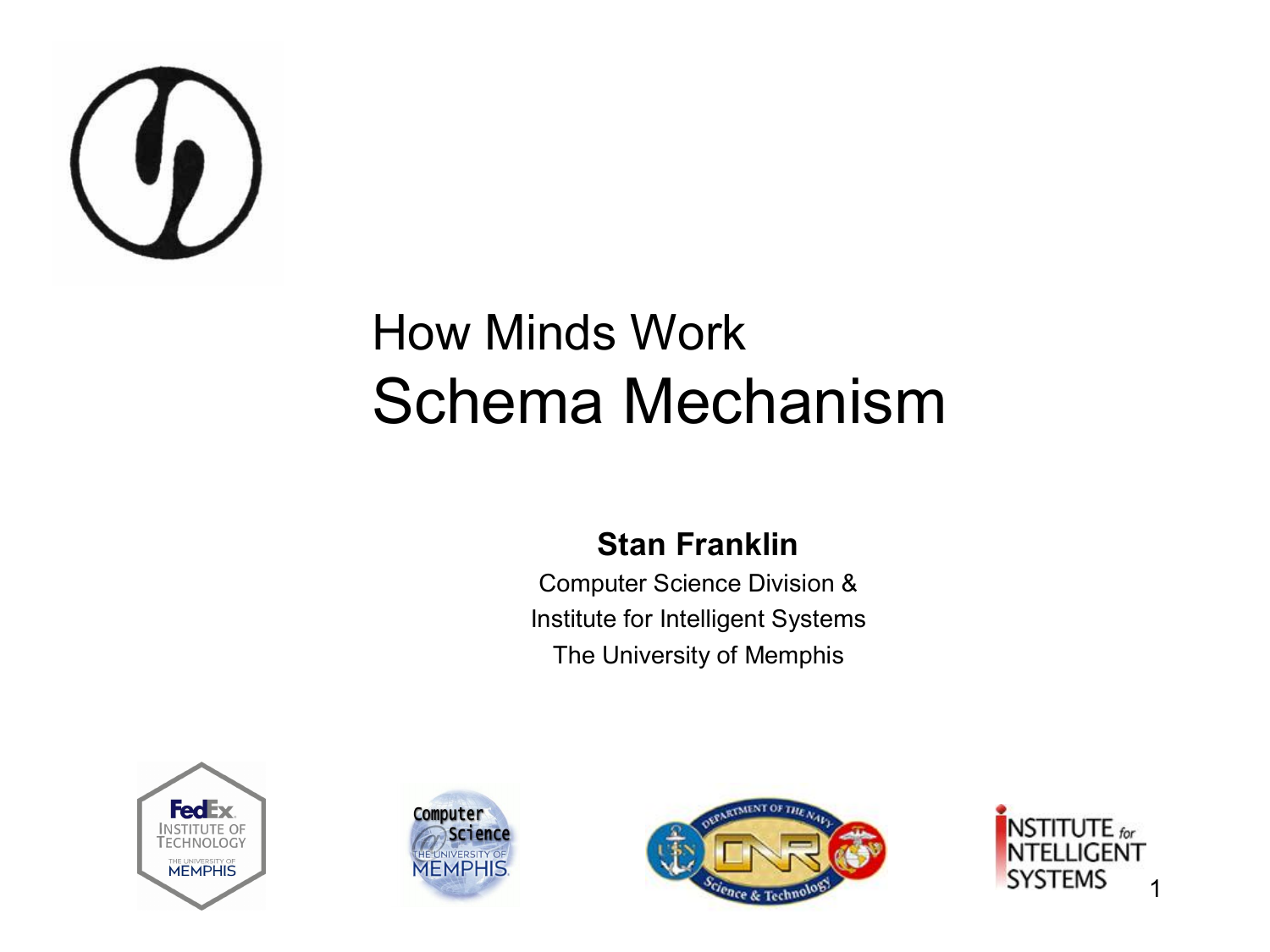#### Schema Mechanism

- Implements early stages of Piaget's theory of child development
- A mechanism of mind
- Controls a body in a micro world
- Learns about (creates?) objects
- Learns almost from scratch

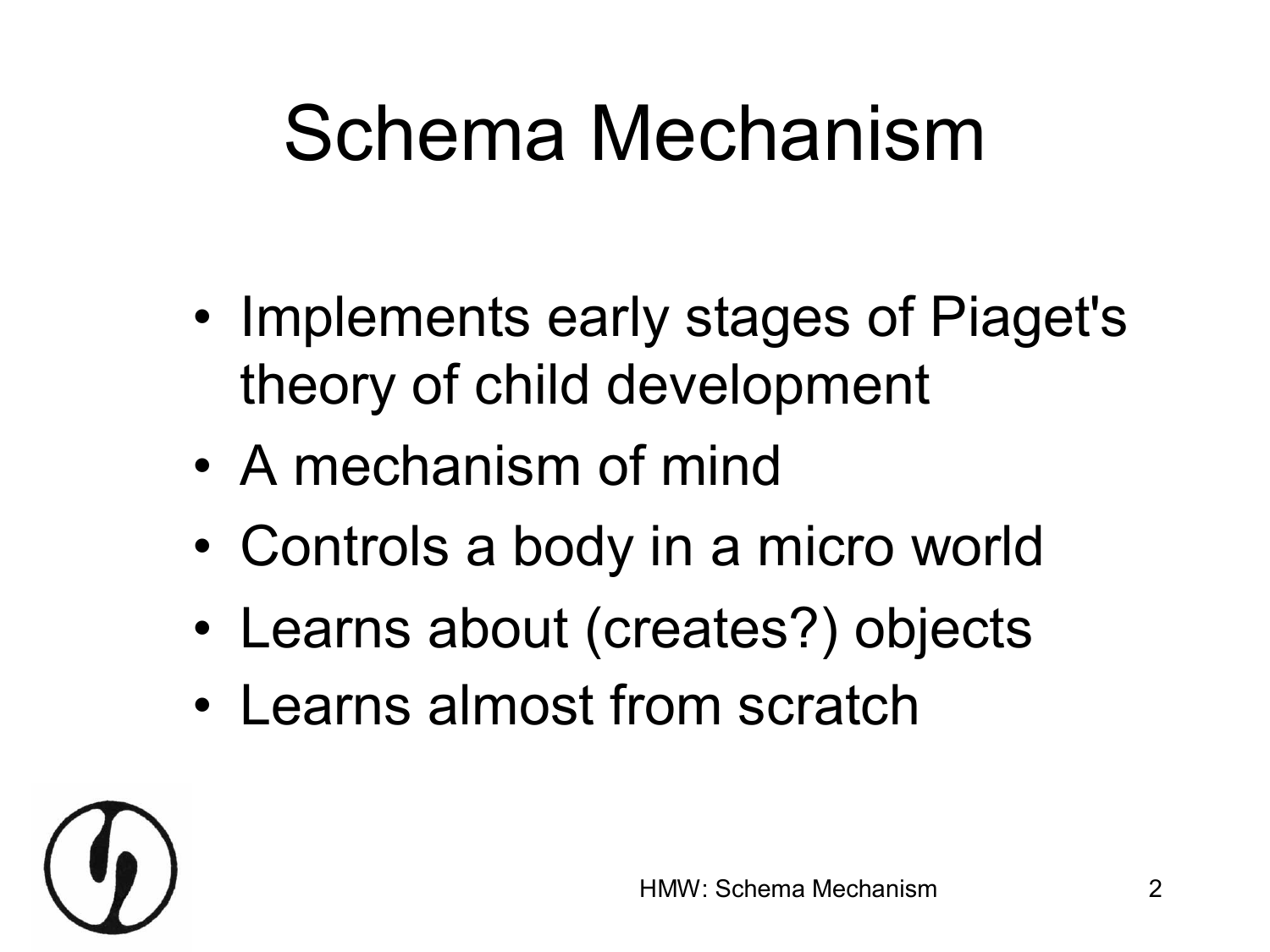#### Data structures

- Items binary state holders – either on or off.
- Actions produce state in the environment
- Schemas designate the effects of actions on states.
- Schemas don't perform any actions

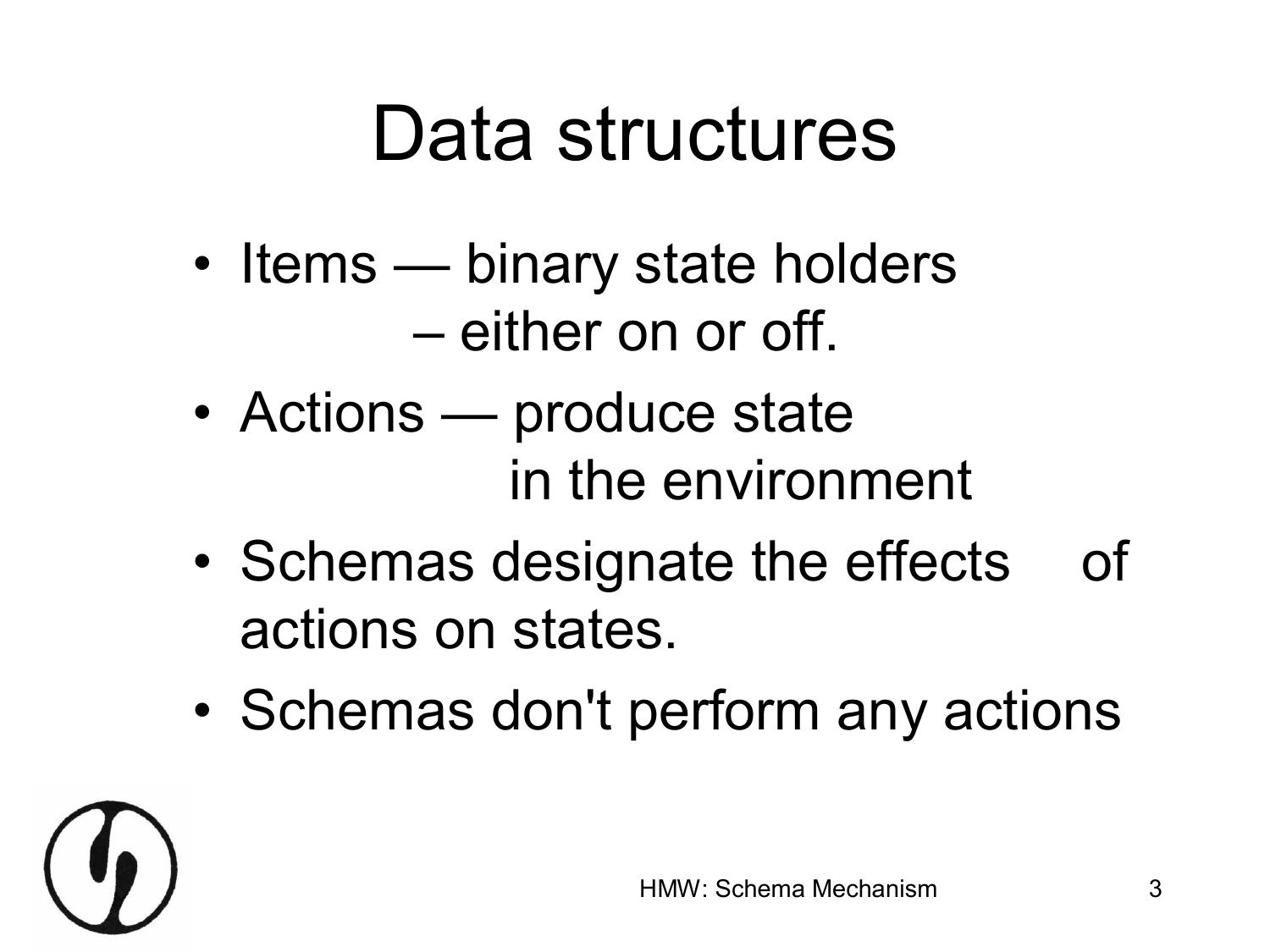#### Items

- Primitive items sensory inputs.
- Synthetic items autonomously constructed by the schema mechanism
- Synthetic items designate states at higher levels of abstractions.
- Concept of a table might be synthetically constructed
	- in an appropriate environment
	- with appropriate goals (values)

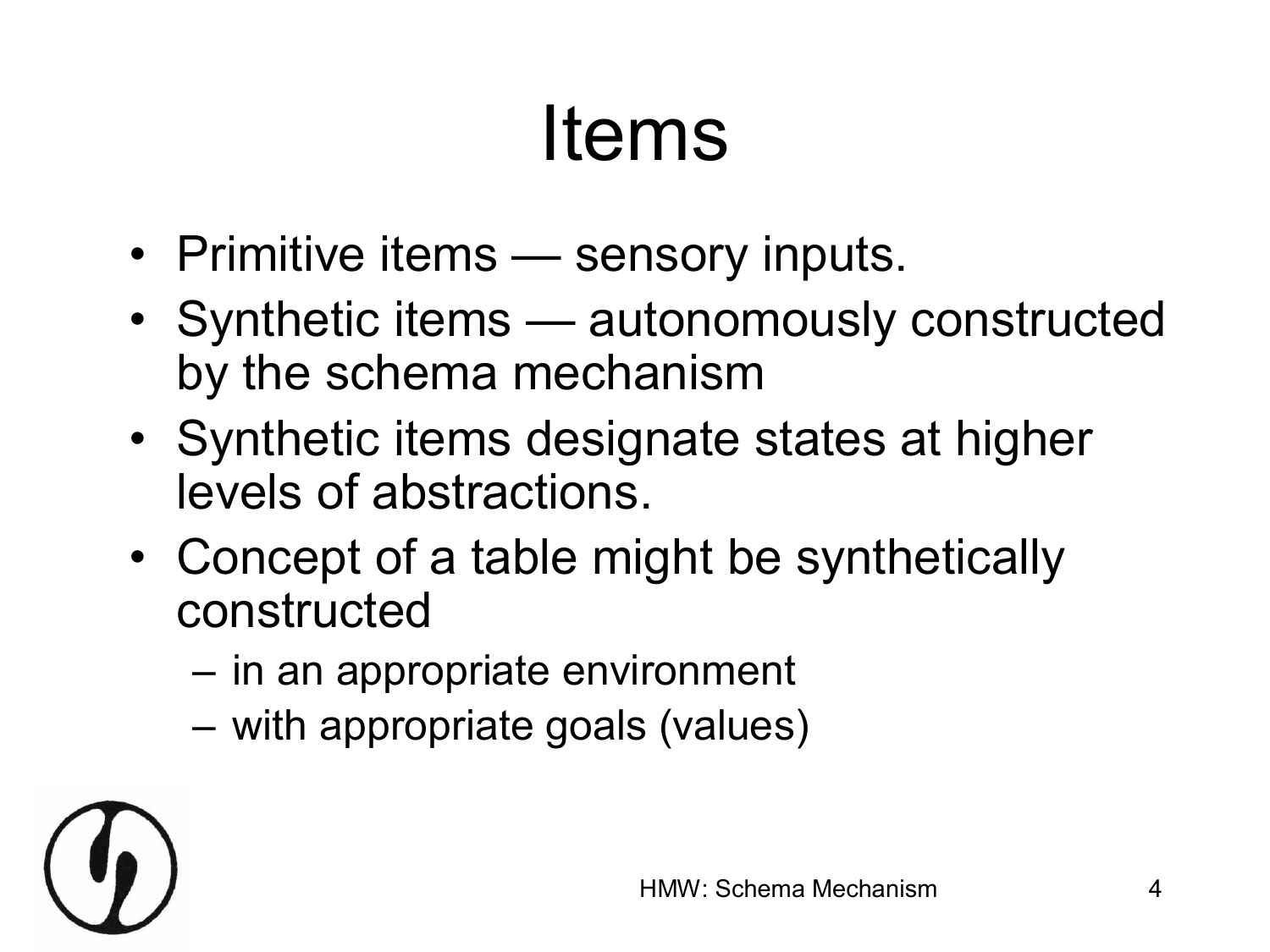#### Actions

- Primitive actions
- Motor outputs
- Composite actions
	- Constructed autonomously by the mechanism
	- State transitions at higher levels of abstraction
	- Chains a sequence of less abstract actions, eventually backing down to primitive actions
	- Might reach an arm under a table and lift it

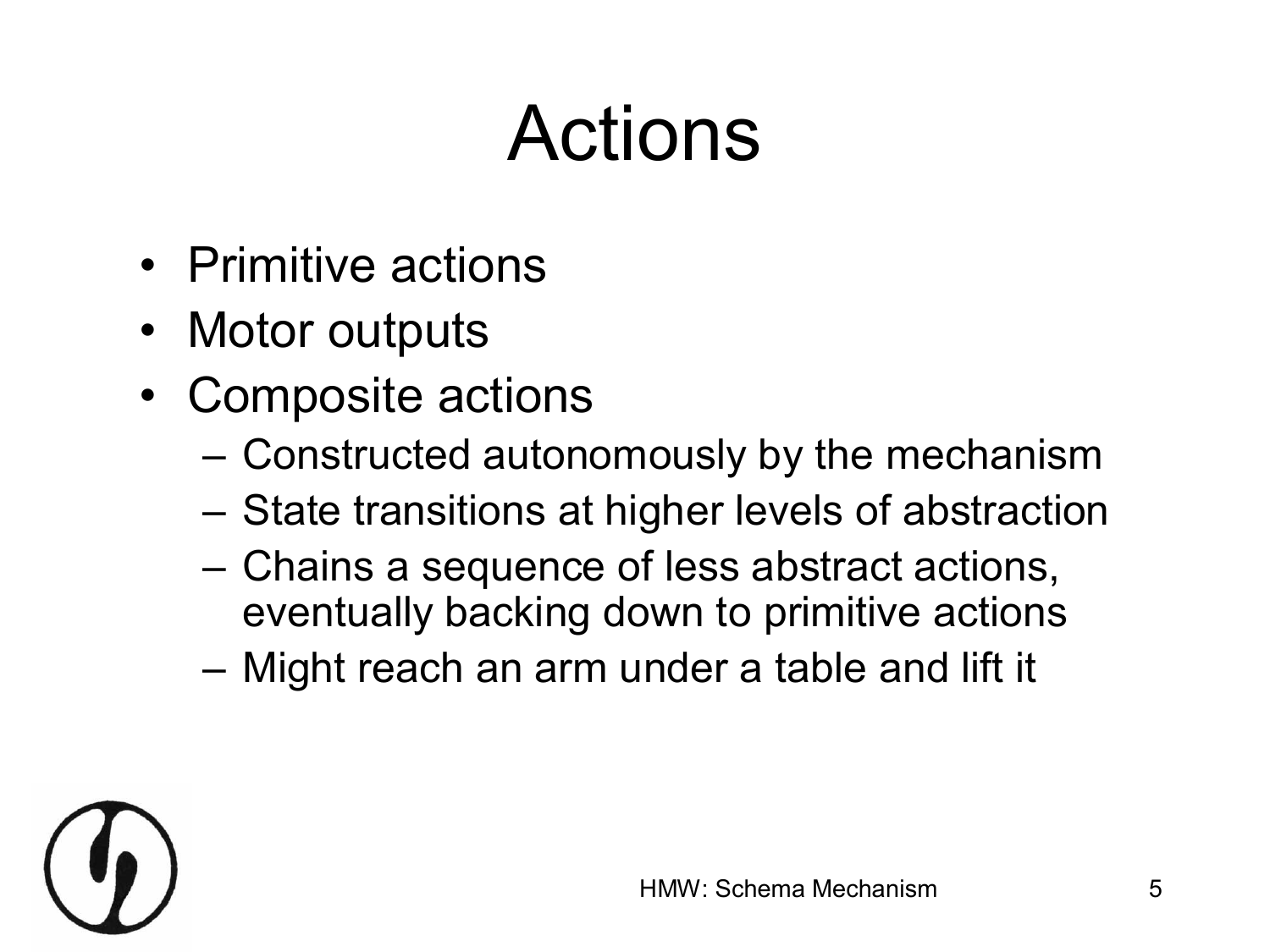### Recursive Definition

- Schemas defined in terms of items and actions
- Synthetic items and composite actions are defined in terms of schemas
- Start with items and actions, and define some schemas
- Schemas help define further items and actions, and hence also further schemas
- Schemas may have other schemas as elements, a recursive definition

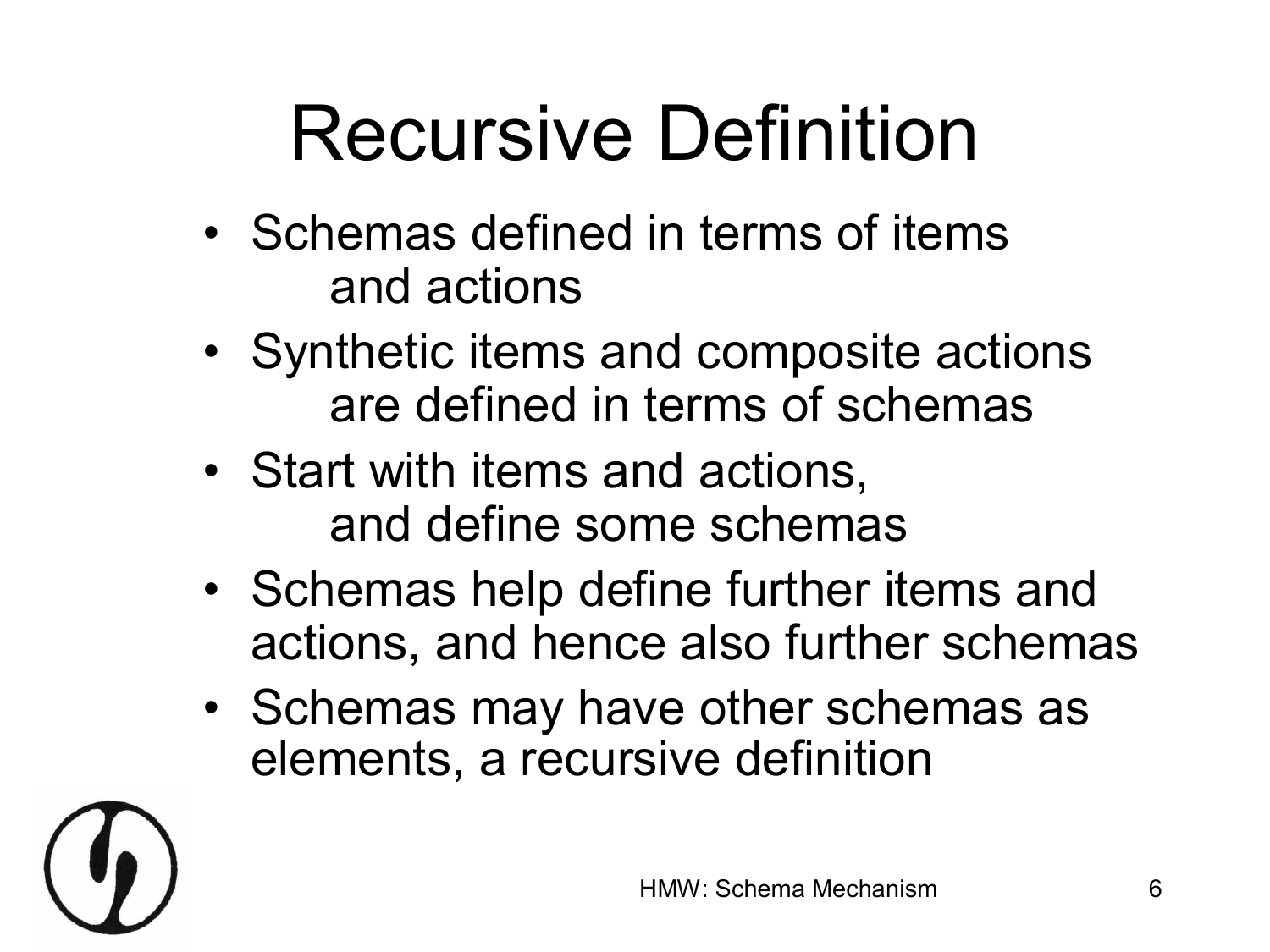#### Schema

- Context a set of items
- Action an action
- Result a set of items
- The schema asserts that
	- $-$  if the context is satisfied (all its items are on)
	- and the action is taken
	- then the result becomes more likely (more likely that all its items are on)

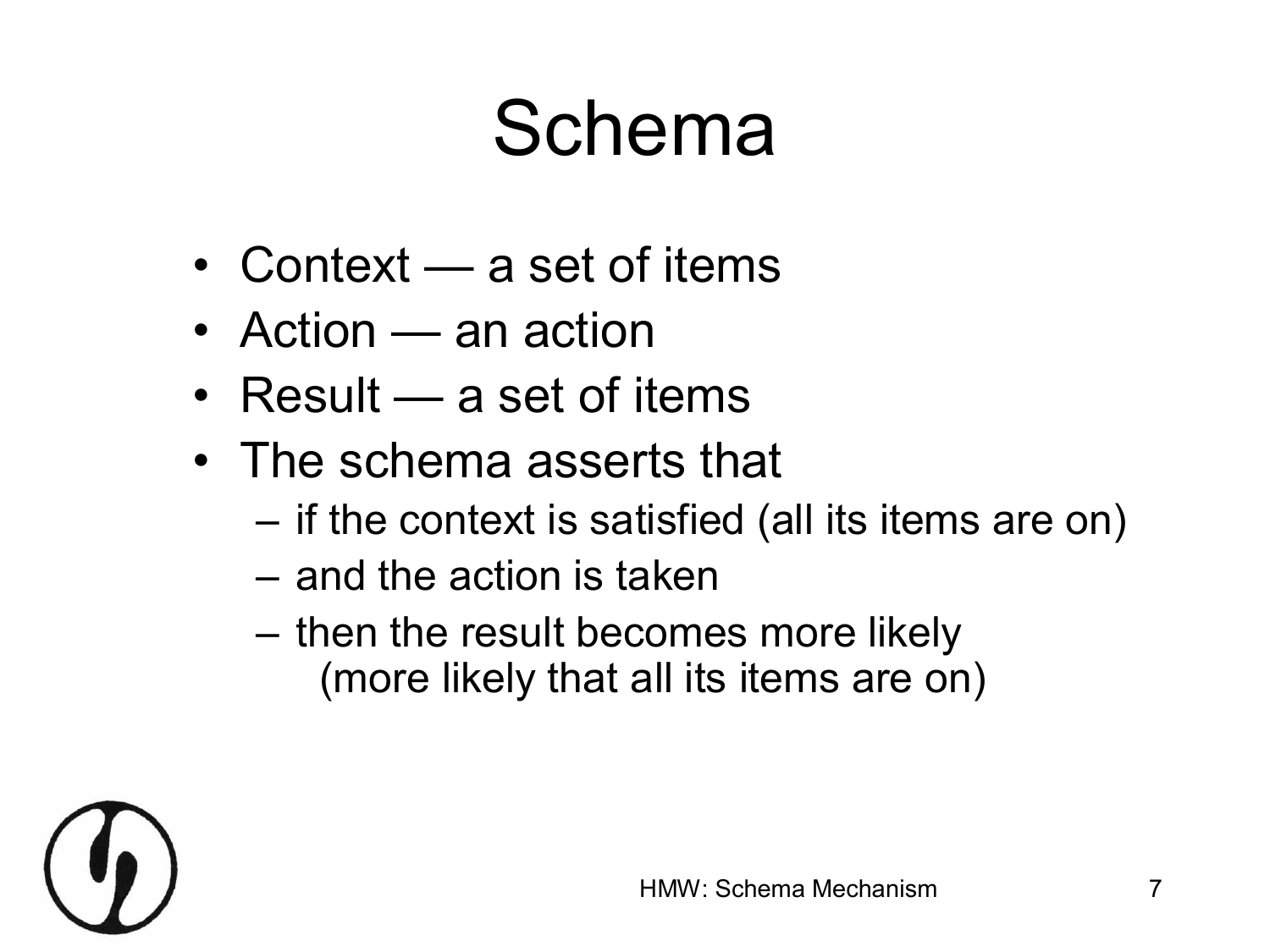# Simple to Complex

- Spin-off schemas built when a relation between items and actions is discovered
- Composite actions (implemented by schemas) coordinated to achieve some goal
- Synthetic item a state not expressible as some combination of current states
- Synthetic items permit the invention of radically new concepts, for example conservation

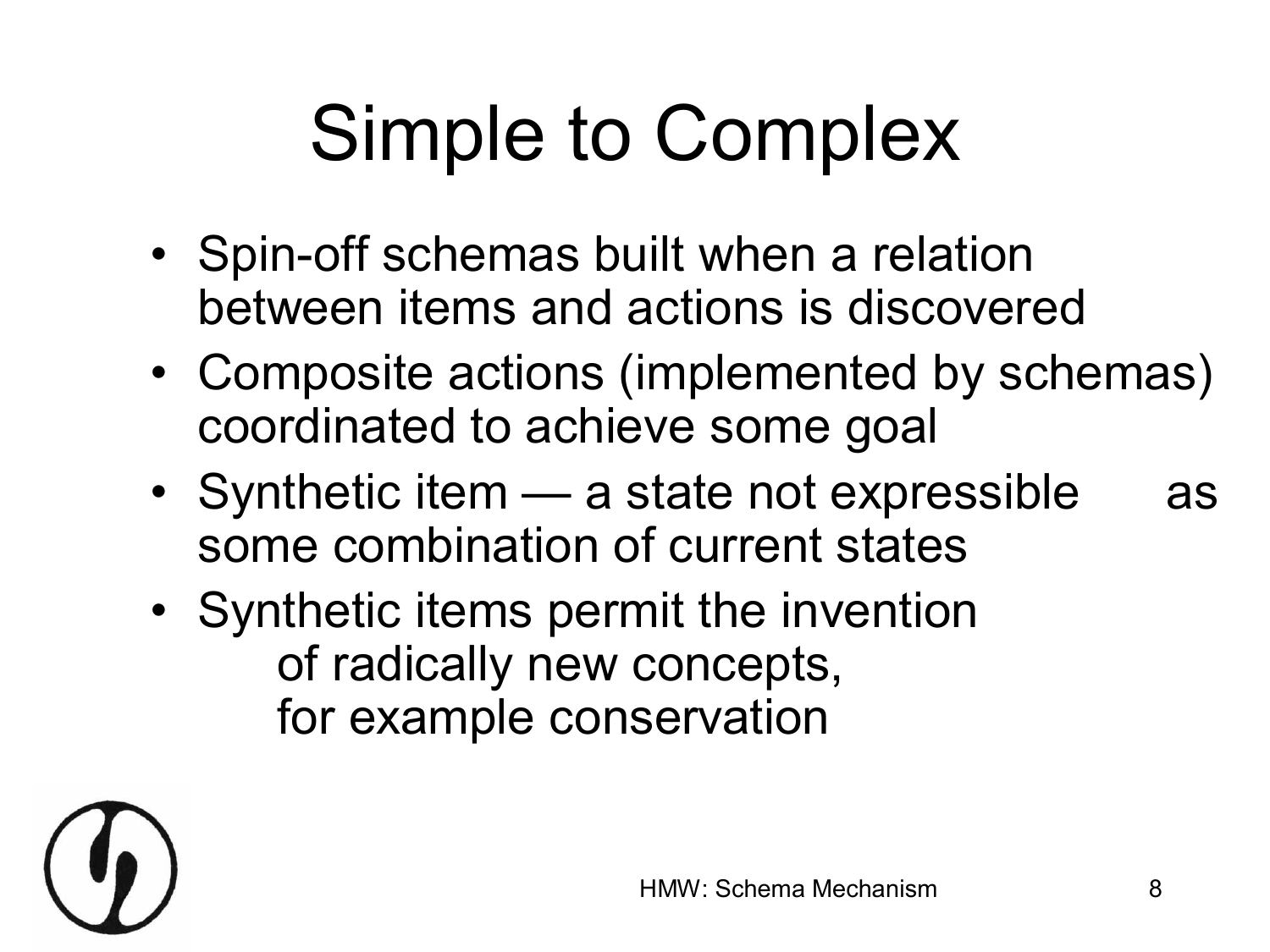# Schema vs Production Rule

- Production rule if preconditions hold, perform the action
- Schema not a production rule
- Schema asserts that
	- its specified action
	- taken in its context
	- makes its result more likely to occur
- Context not a precondition —action may be done in another context or it not in this one

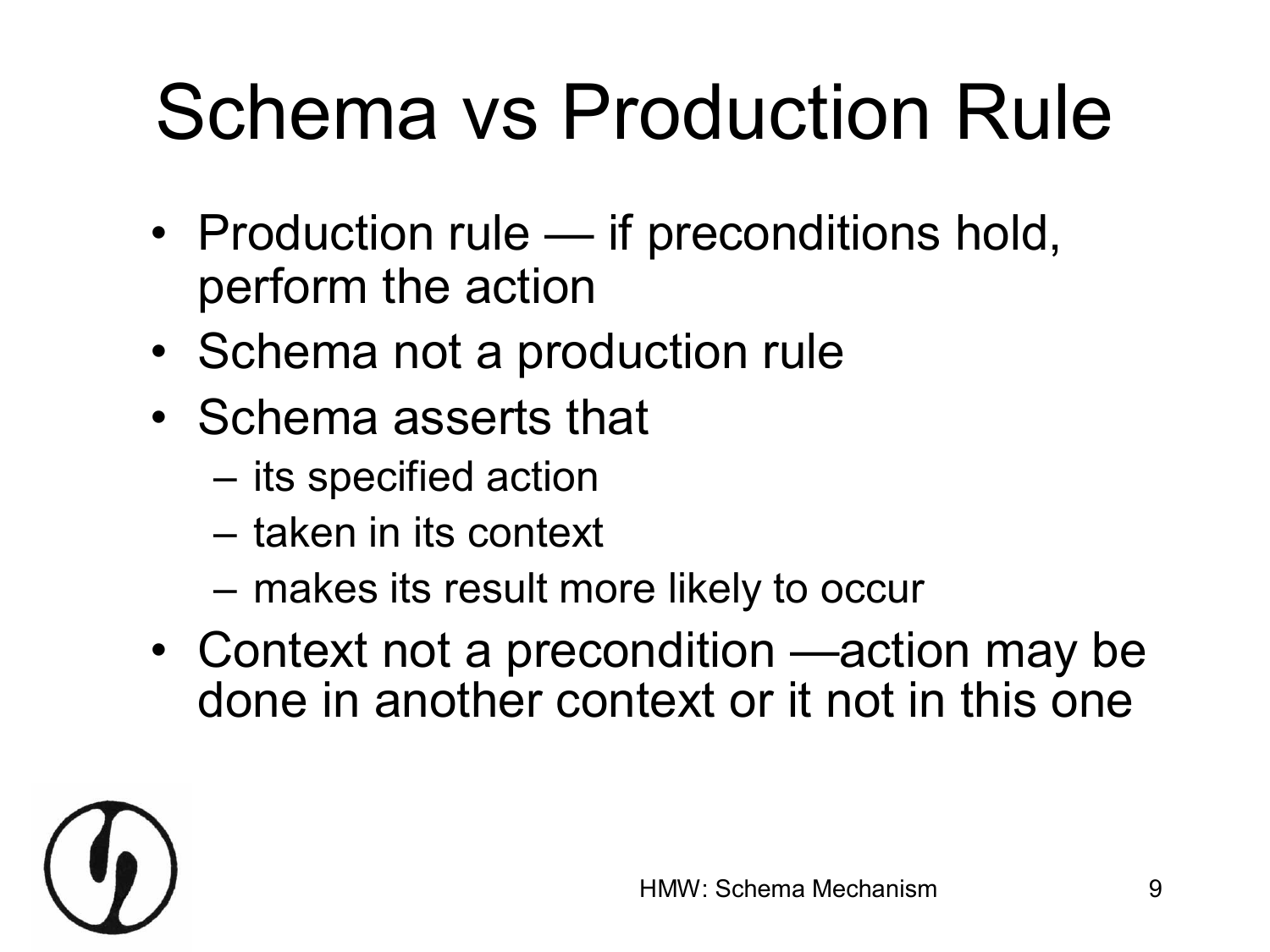# Reliable Schema & Plans

- Action of a *reliable* schema, in context, makes the result more likely than not.
- Schemas keep track of reliability statistically
- Plan—a set of schemas coordinated to achieve some specified result.
- Only reliable schemas can participate in a plan.

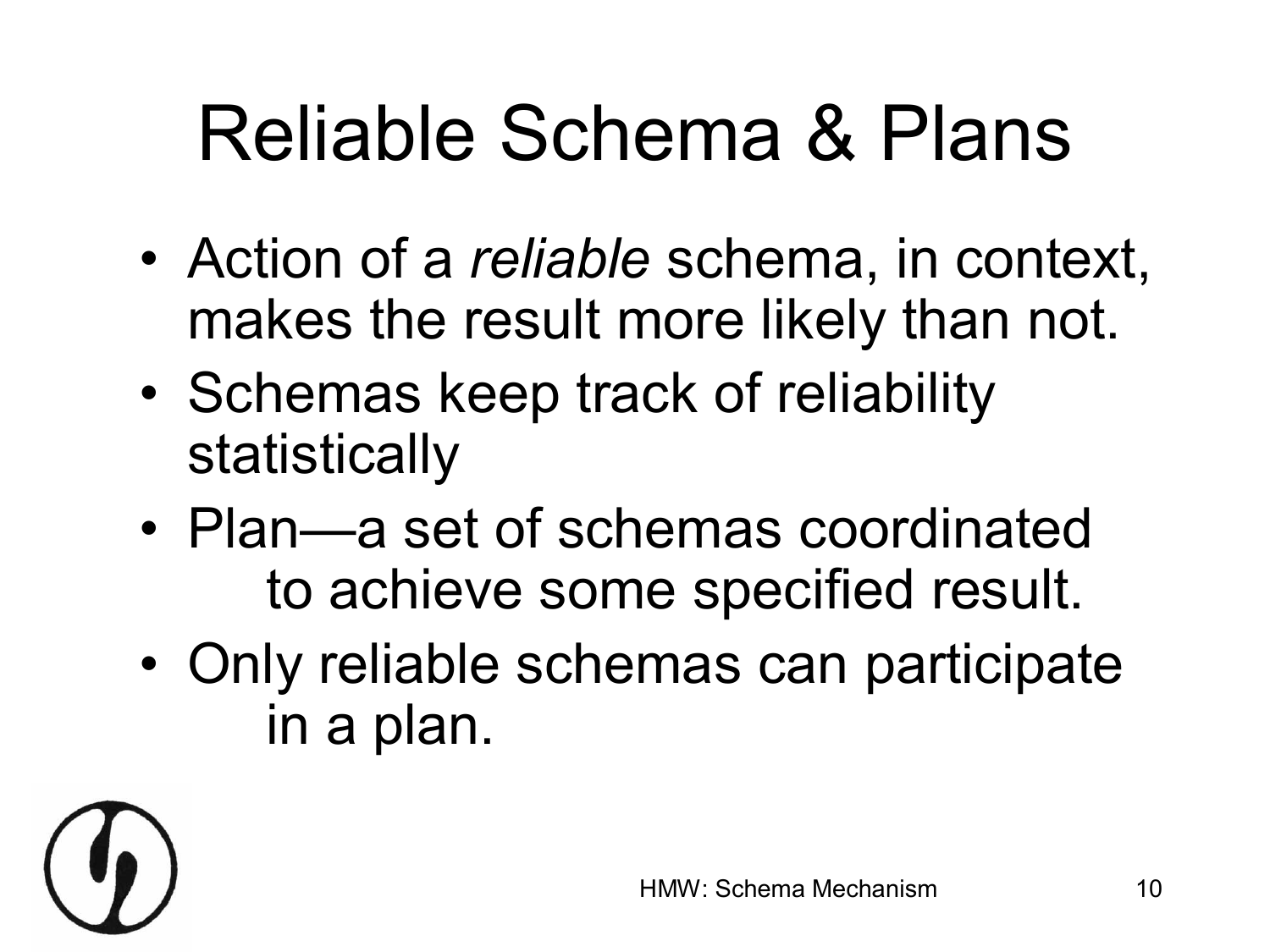# Finding Reliable Schema

- Unreliable schemas are stepping stones to finding reliable schemas
- Schema mechanism looks for results that follow from actions, reliably or not
- If a result follows unreliably, the mechanism looks for added context to improve reliability
- When successful, it spins off a new schema adding the newly discovered context to a copy of the old schema

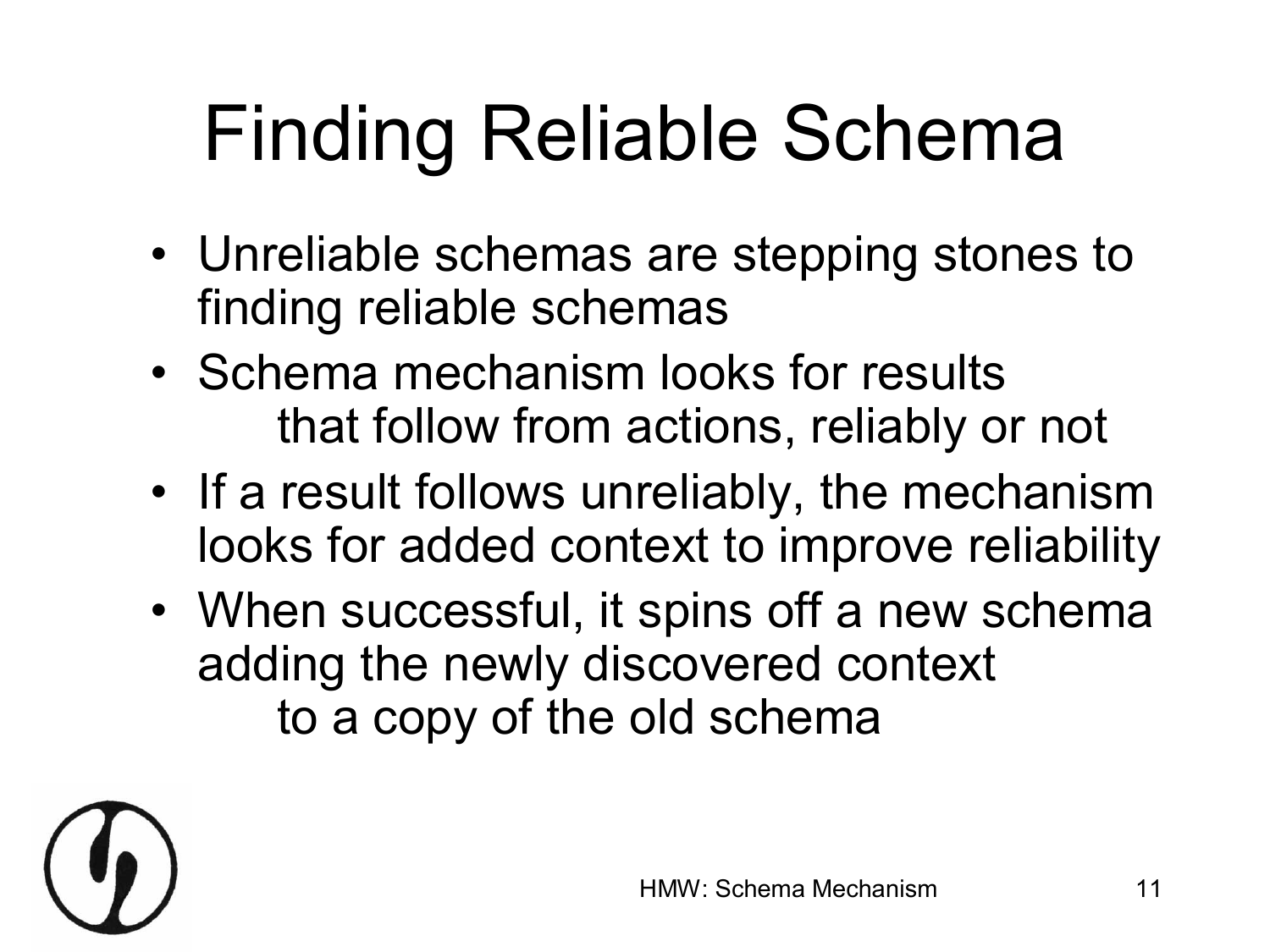# Action Selection

- Schemas with satisfied contexts compete to have their action performed
- Schemas on compete on how well their results contribute to some goal
- Mechanism chooses at random among the more qualified schemas.
- Schemas compete via their exploratory value
- Recent schemas likely to be reactivated
- Schemas leading to undesirable results can be suppressed

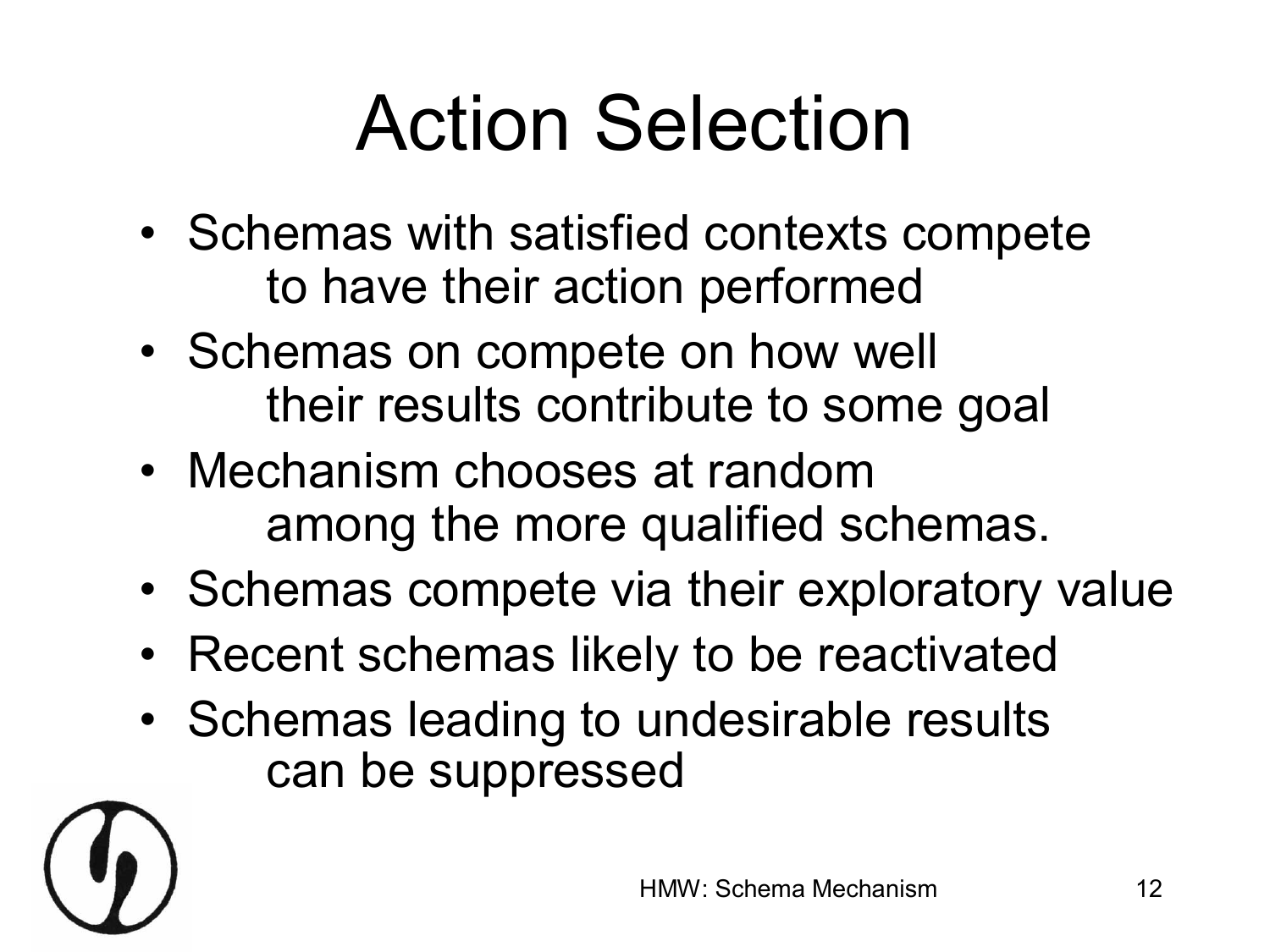### Schema Mechanism's Microworld

- Populated by objects that can be seen, felt, grasped and moved
- Schema mechanism controls
	- a hand which can feel, grasp and move
	- an eye that can see

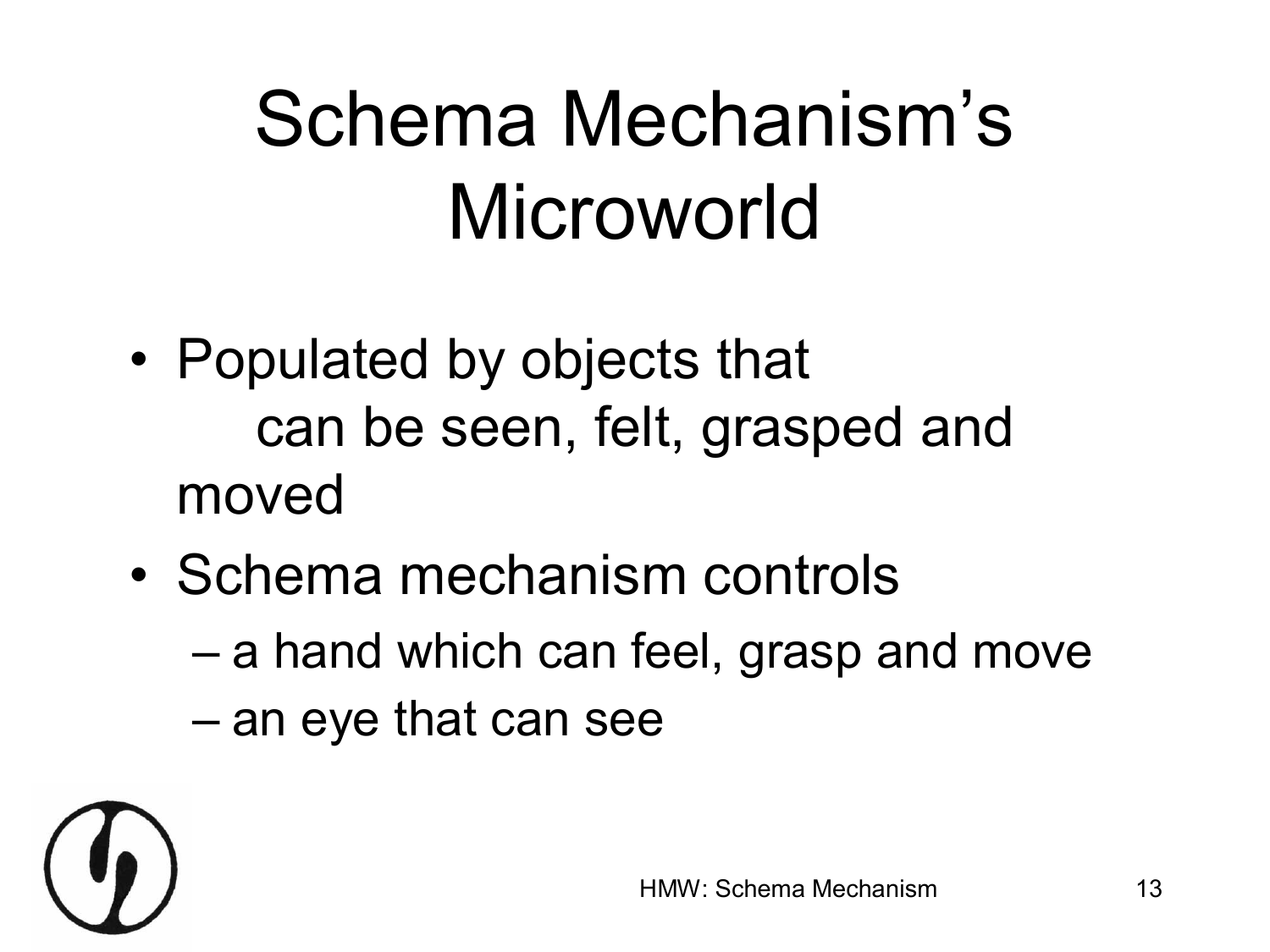# Primitive Items and Actions

- Primitive items
	- visual (input from various places)
	- tactile (input from around the hand)
	- visual proprioceptive (direction the eye is looking)
	- tactile proprioceptive (how far hand is reaching and in what direction)
- Primitive actions
	- hand can move forward, back, left and right
	- Four actions change the visual field
	- hand can open and close

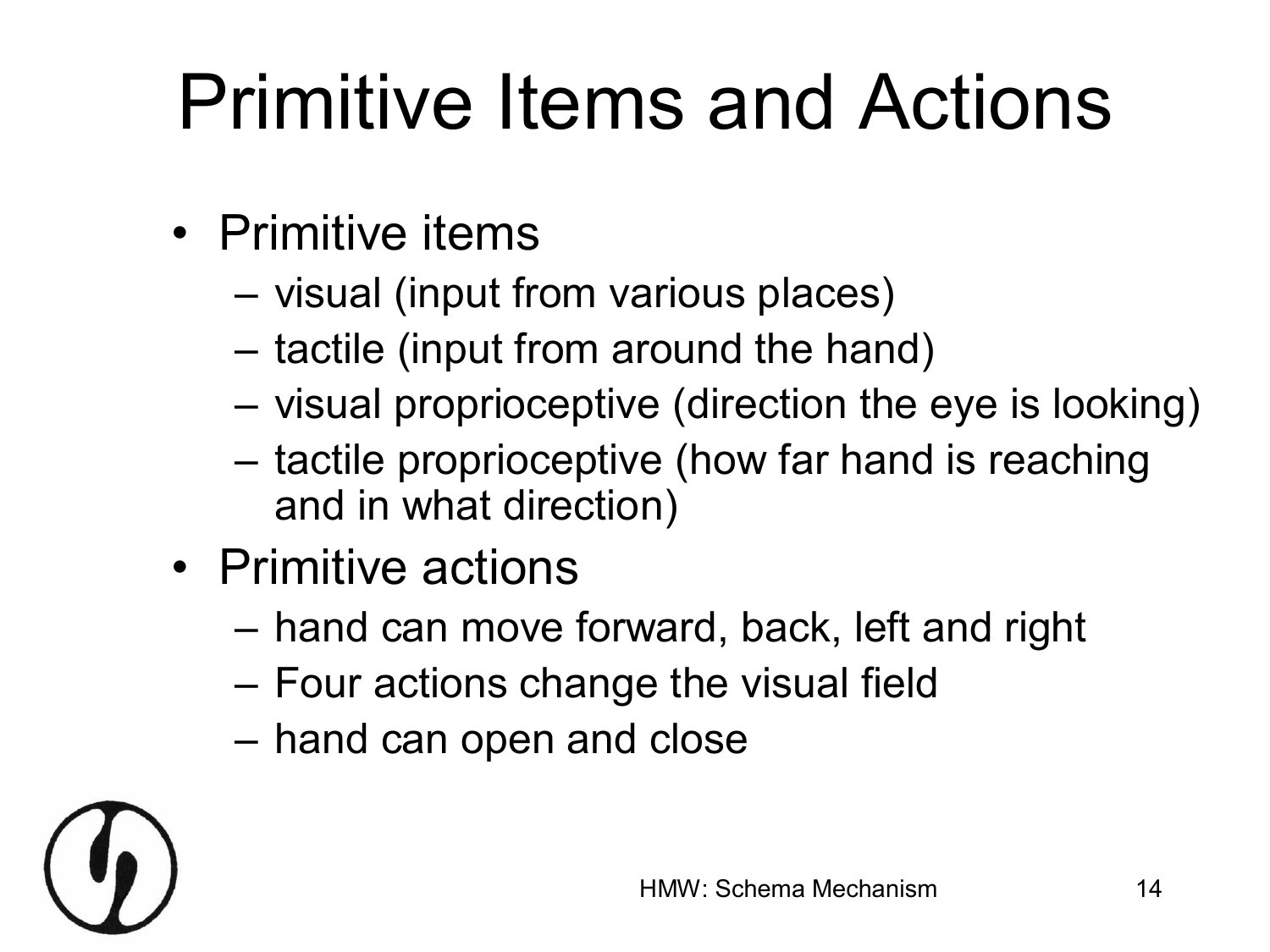### Primitive Schema

- Begin with one primitive schema for each primitive action
- A primitive schema has an empty context and an empty result
- Is a point of departure for building schemas *with* context and result
- New schemas are spun off by adding new items of context and/or result to copies of existing schema
- The original schema remains

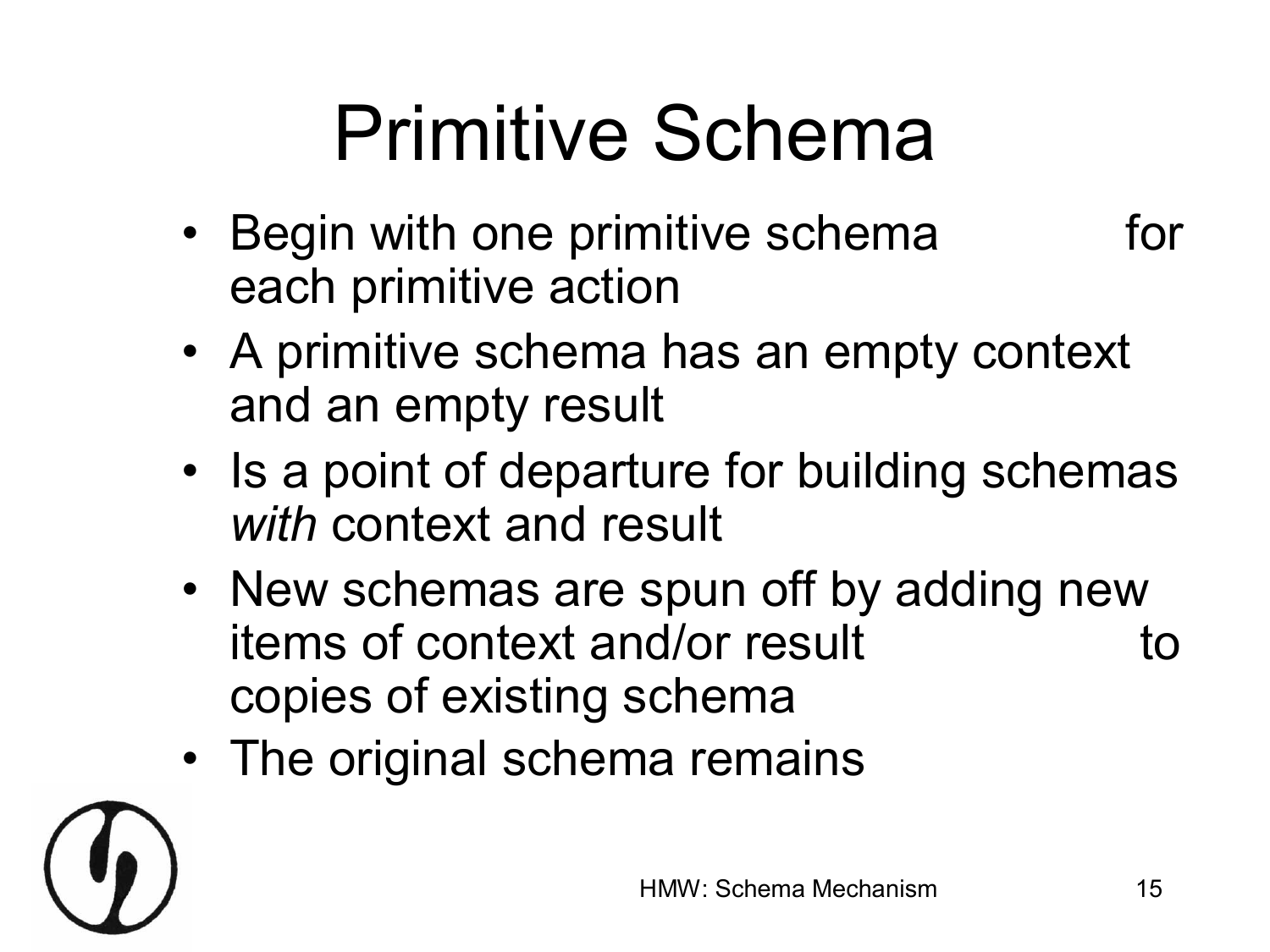#### Extended Context & Result

- Each schema has an extended context and an extended result
- Each extended context or result includes a slot for every item
- Every time a new item is created, a slot for it is added to each extended context and extended result

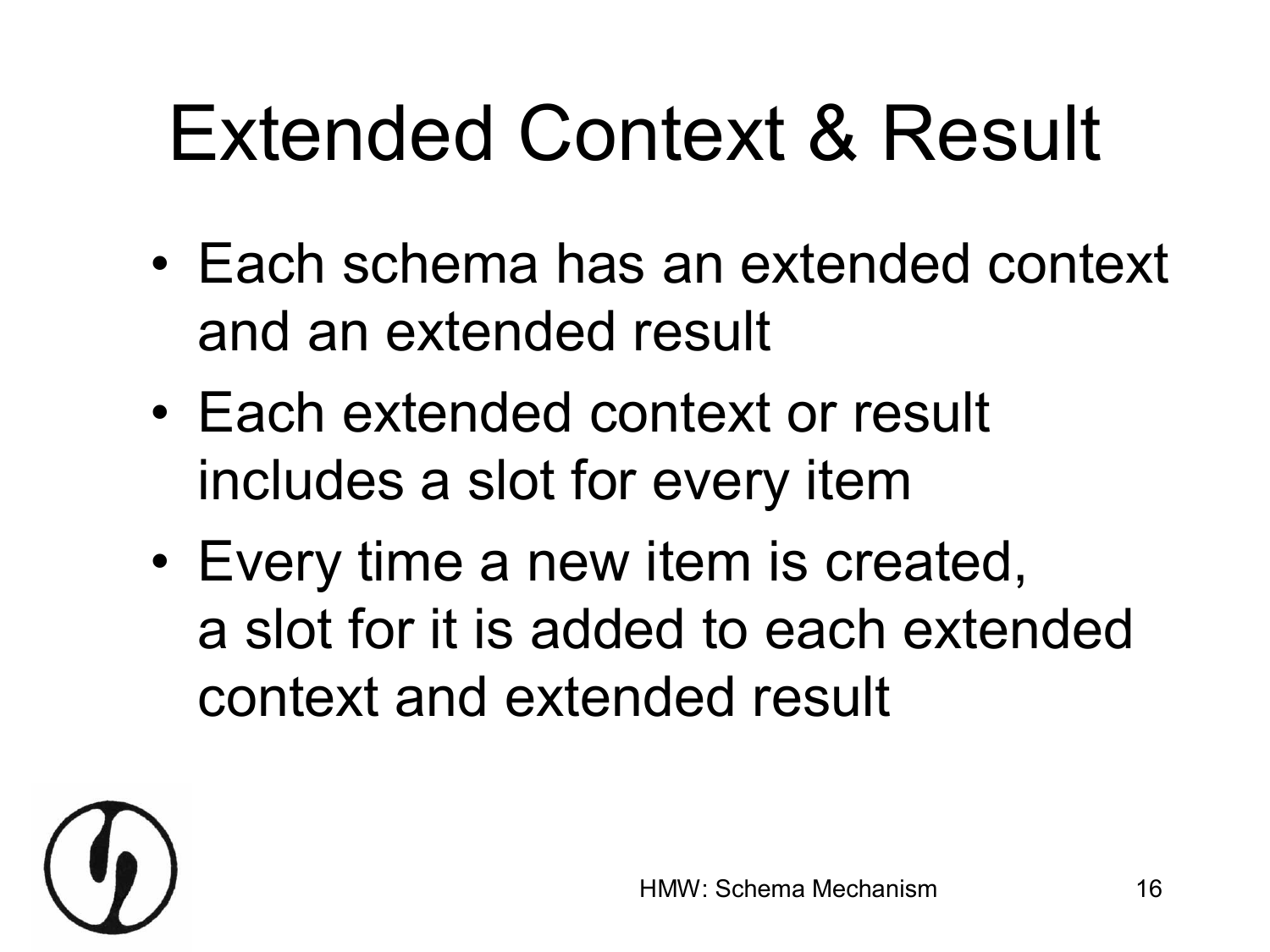#### Schema with Extensions

| Context                    | <b>Action</b> | <b>Result</b>                    |
|----------------------------|---------------|----------------------------------|
| <b>Extended</b><br>Context |               | <b>Extended</b><br><b>Result</b> |

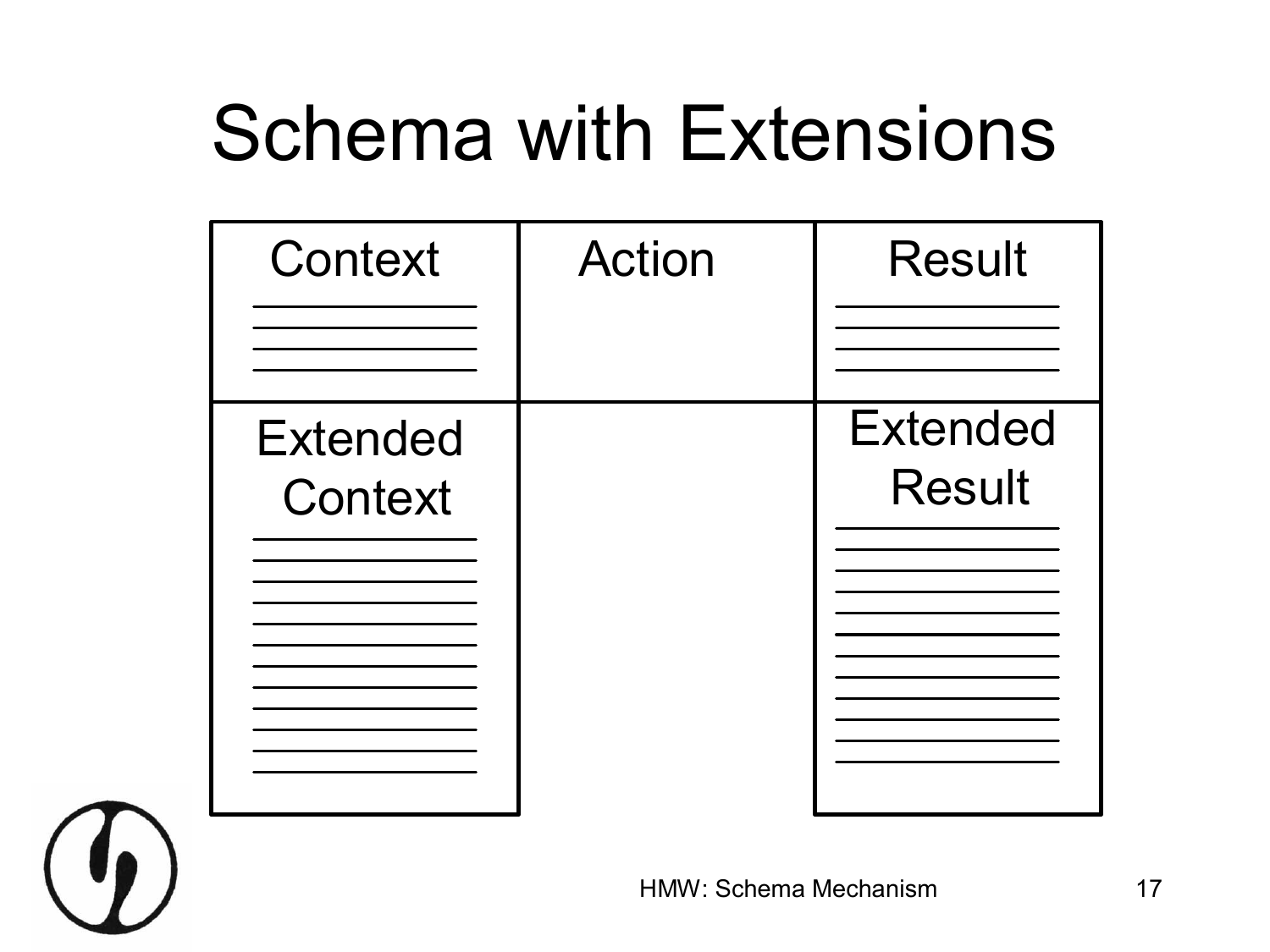### Extended Result Slot

- Keeps track of whether its item turns on more often if the schema has just executed
- If so, spin off a new schema with that item added to its result.
- If its item is more likely to turn off, the spin-off schema is created with the negative of the item in its result
- A schema may be arbitrarily unreliable

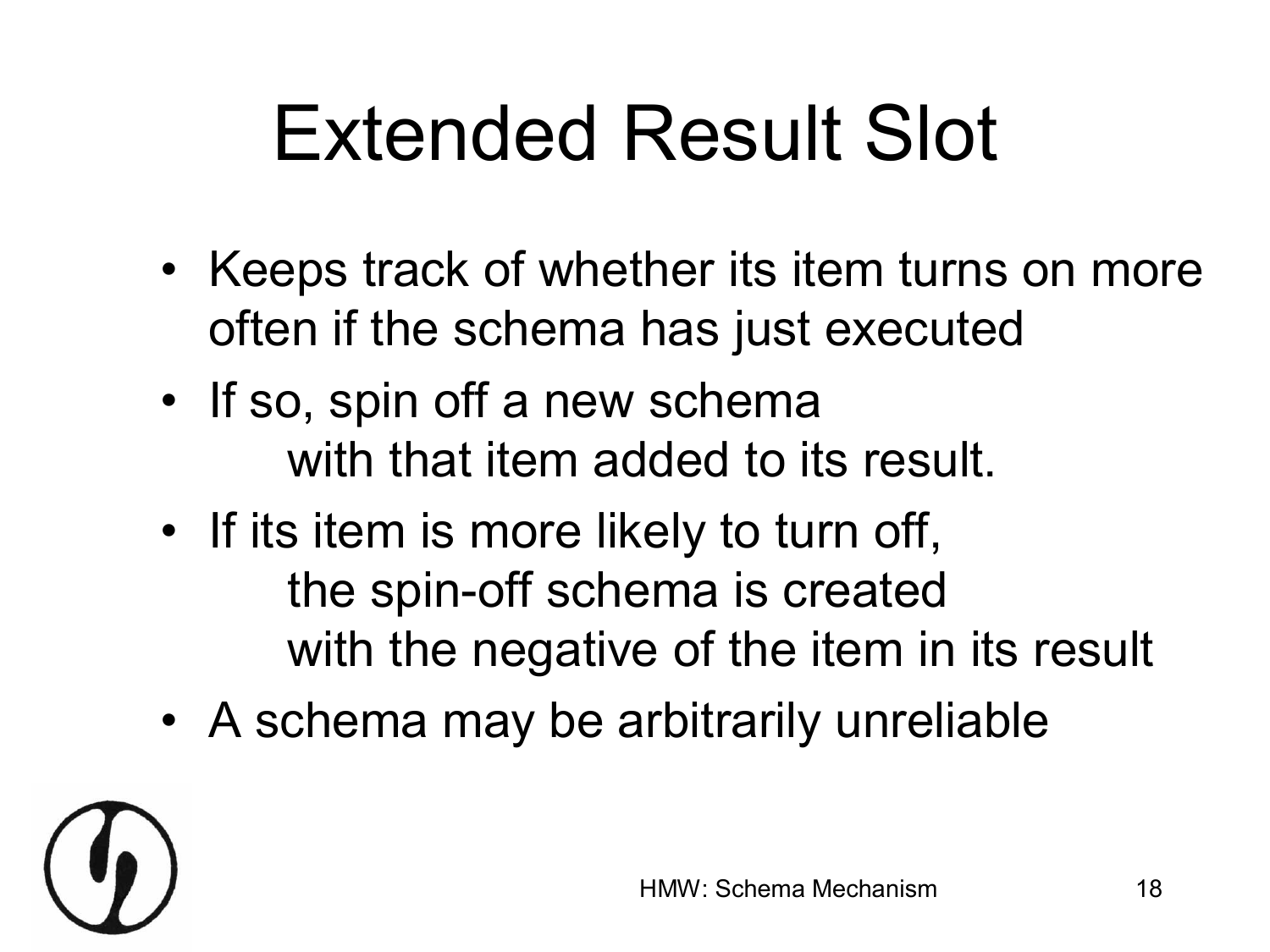#### Extended Context Slot

- Keeps track of whether the schema is more reliable when its item is on
- If so, a new schema spins off with that item as part of its context
- If more reliable with it's item off, put the negative of the item in the spin-off schema's context

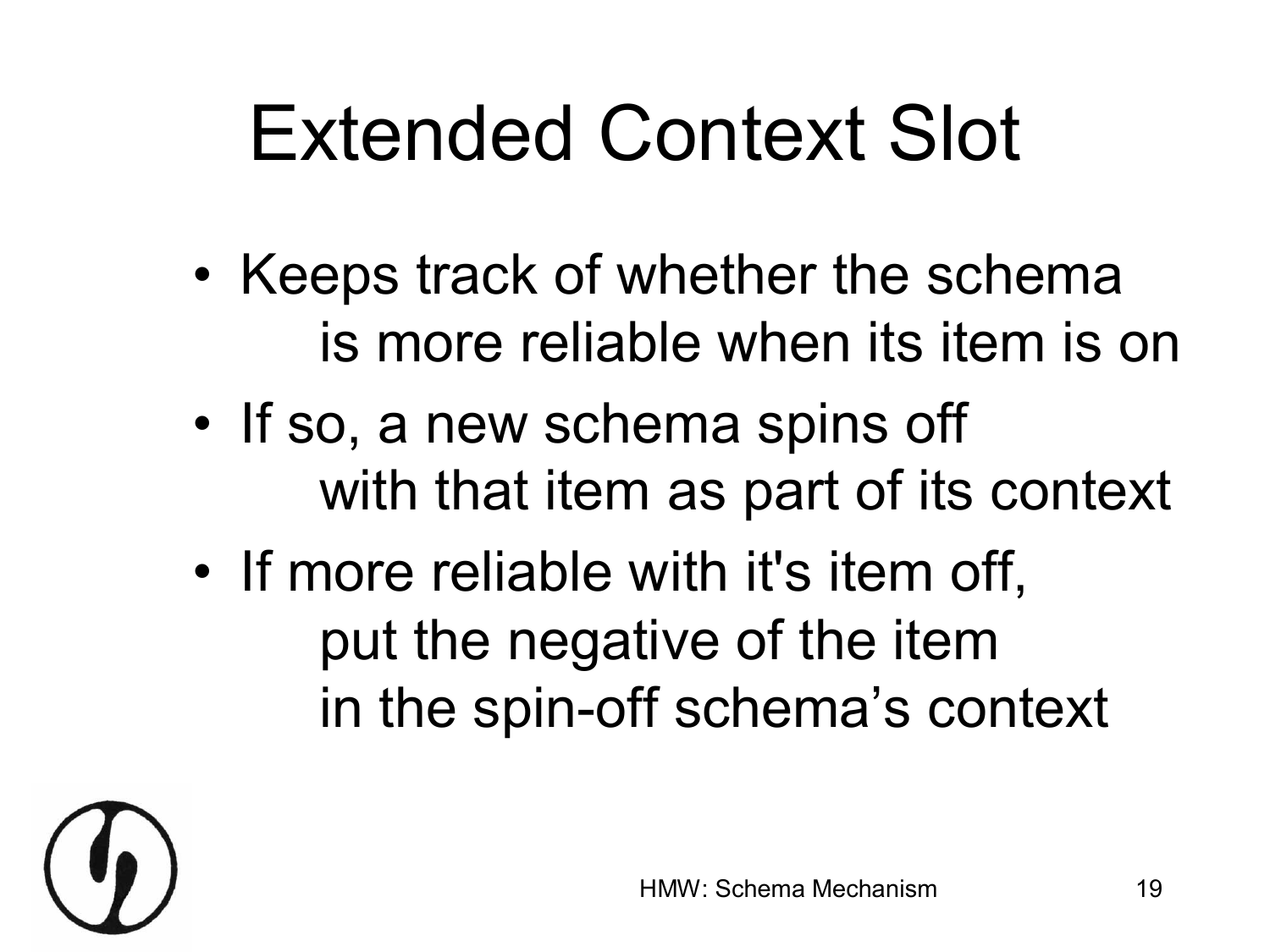#### Synthetic Items

- Based on some schema
- Objects and other concepts can be constructed
- Object permanence—synthetic item reifies recoverability
- the ontology of the system changes

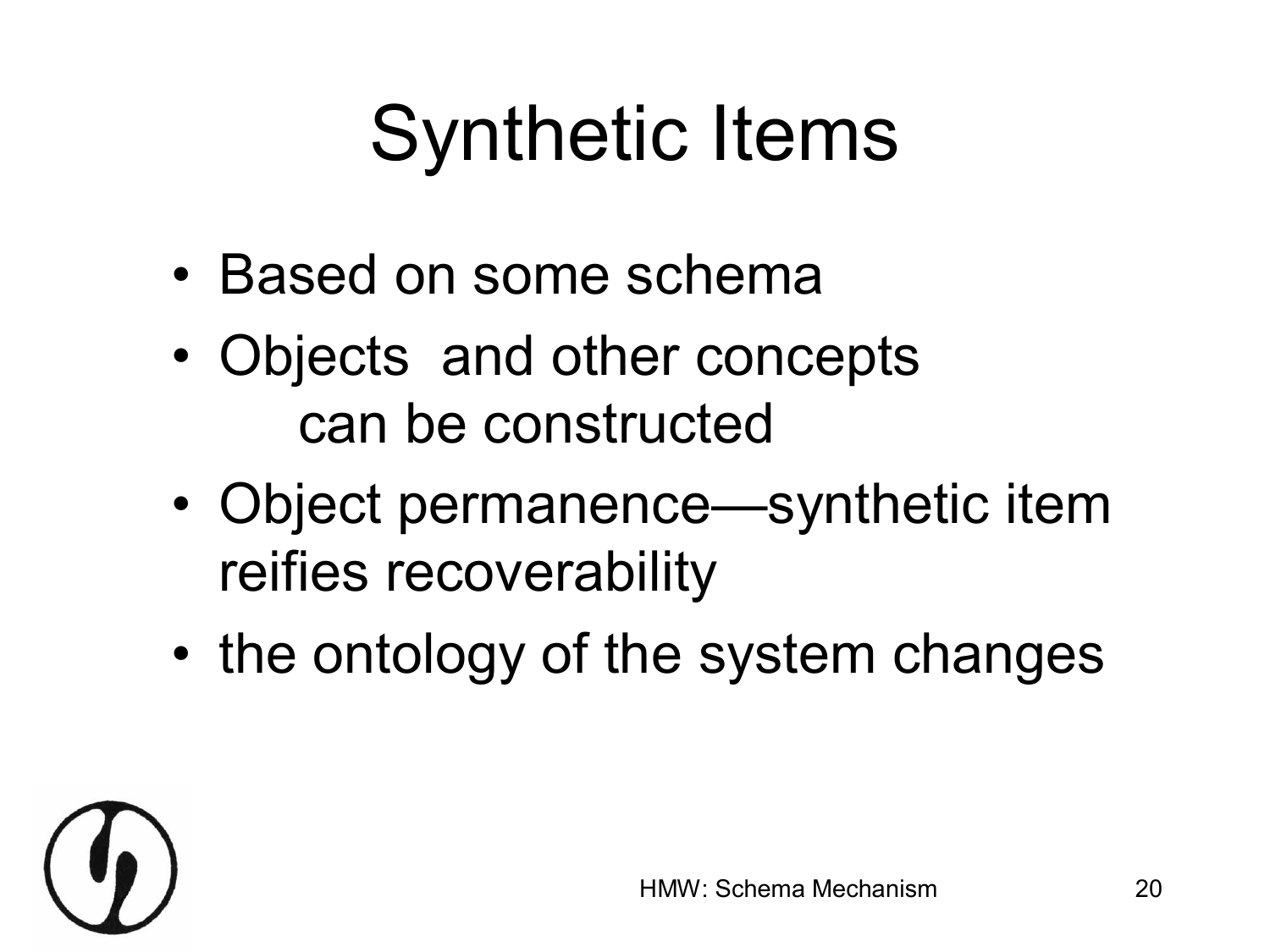# Locally Consistent Schema

- Objects tend to stay put for a while
- If an action reaches out, touches an object, draws back, and reaches out again, it's likely to touch something again
- Schema mechanism tracks the local consistency of each schema
- If a schema is locally consistent, the mechanism builds a synthetic item for it.
- New item represents whatever condition governs the schema's success or failure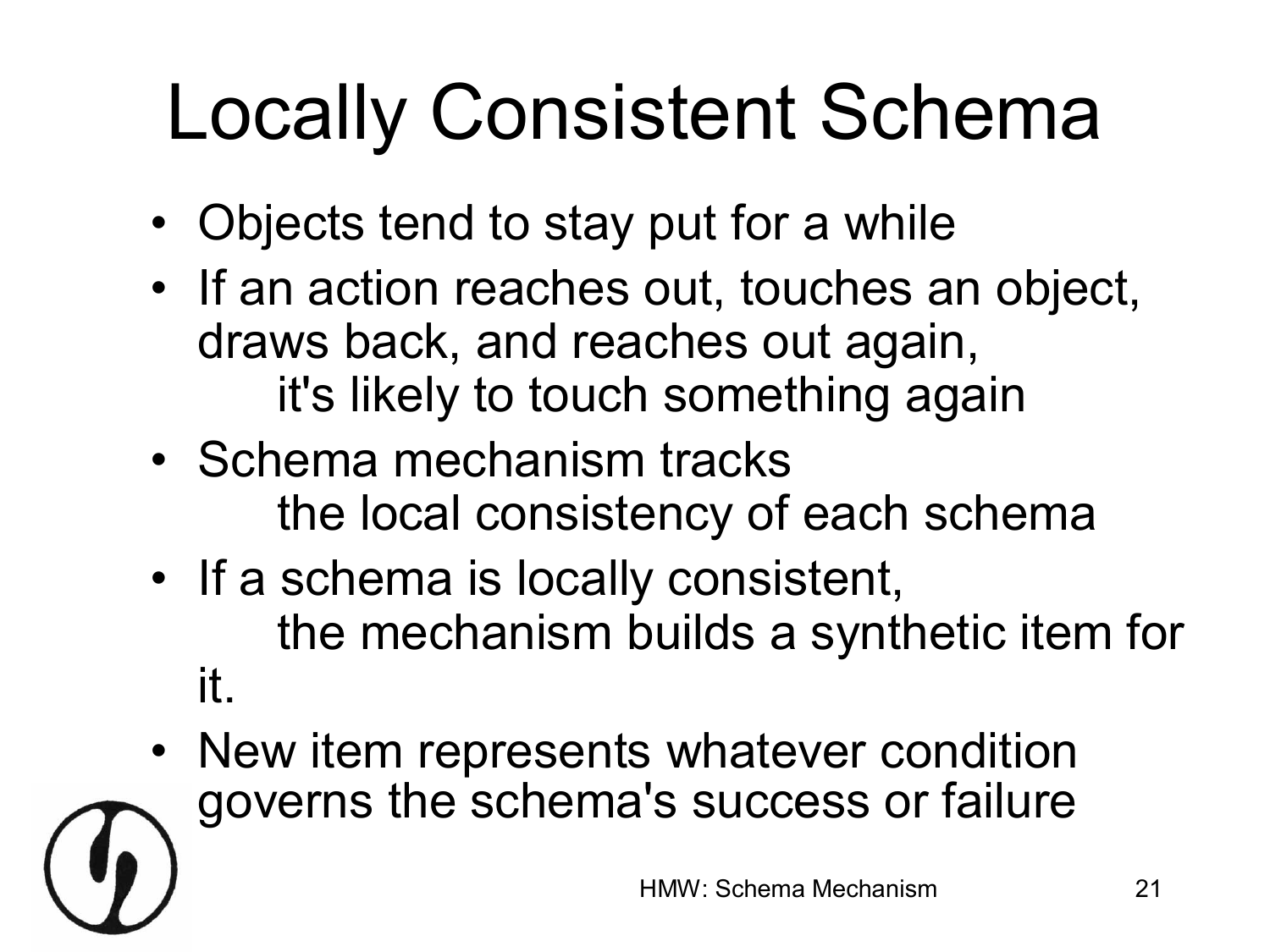# Schema for Synthetic Items

- Build host schema from the locally consistent schema with synthetic item as context
- When the synthetic item is on, the host schema is reliable, at least for a while
- When is the new synthetic item on?

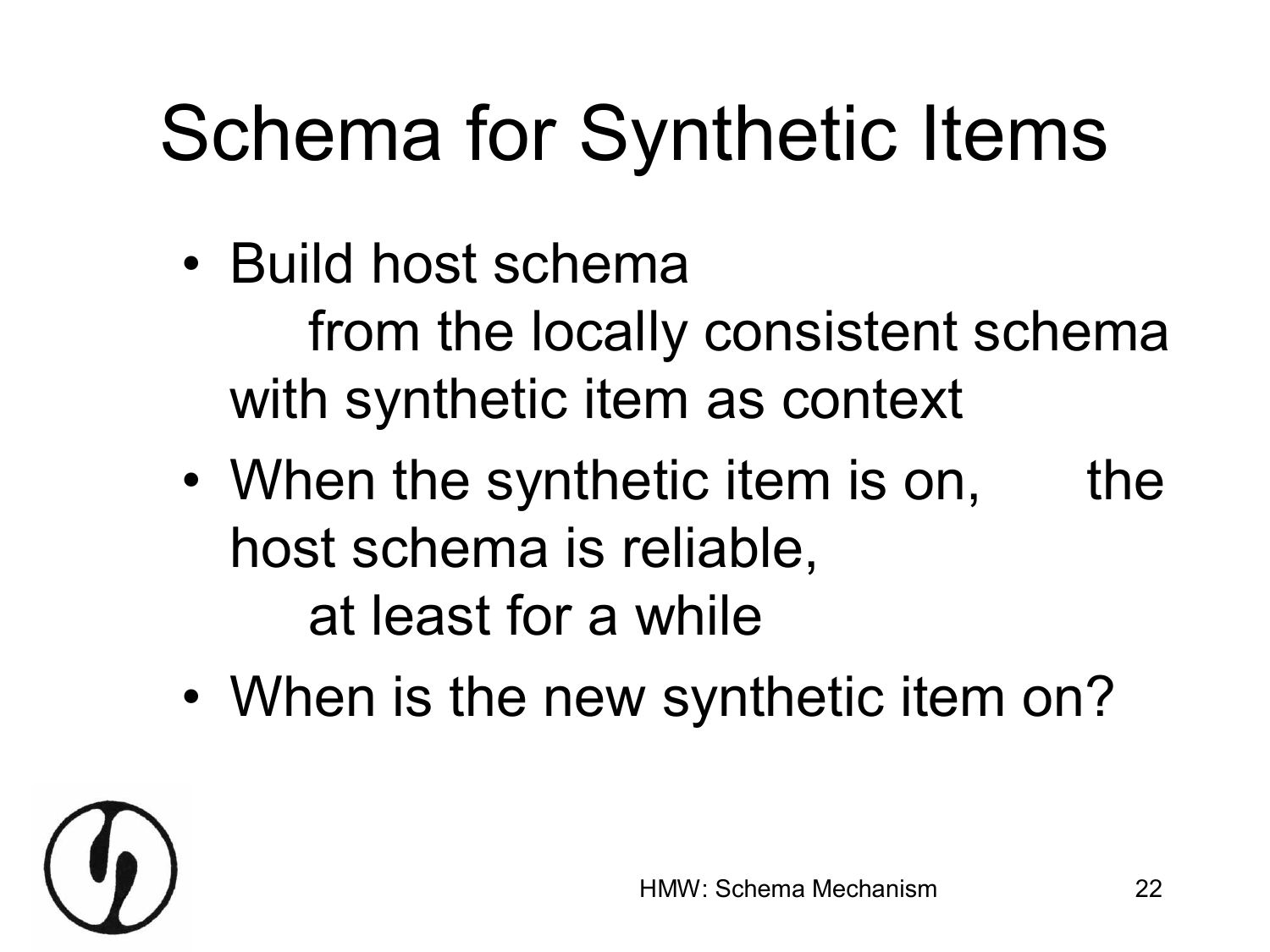# Synthetic Items at Work

- Successful activation of host schema turns the synthetic item on
- Unsuccessful turns it off
- Synthetic item turns off after its time period of local consistency
- A synthetic item turns on or off together with any strongly correlated item
- schema mechanism must track of all this

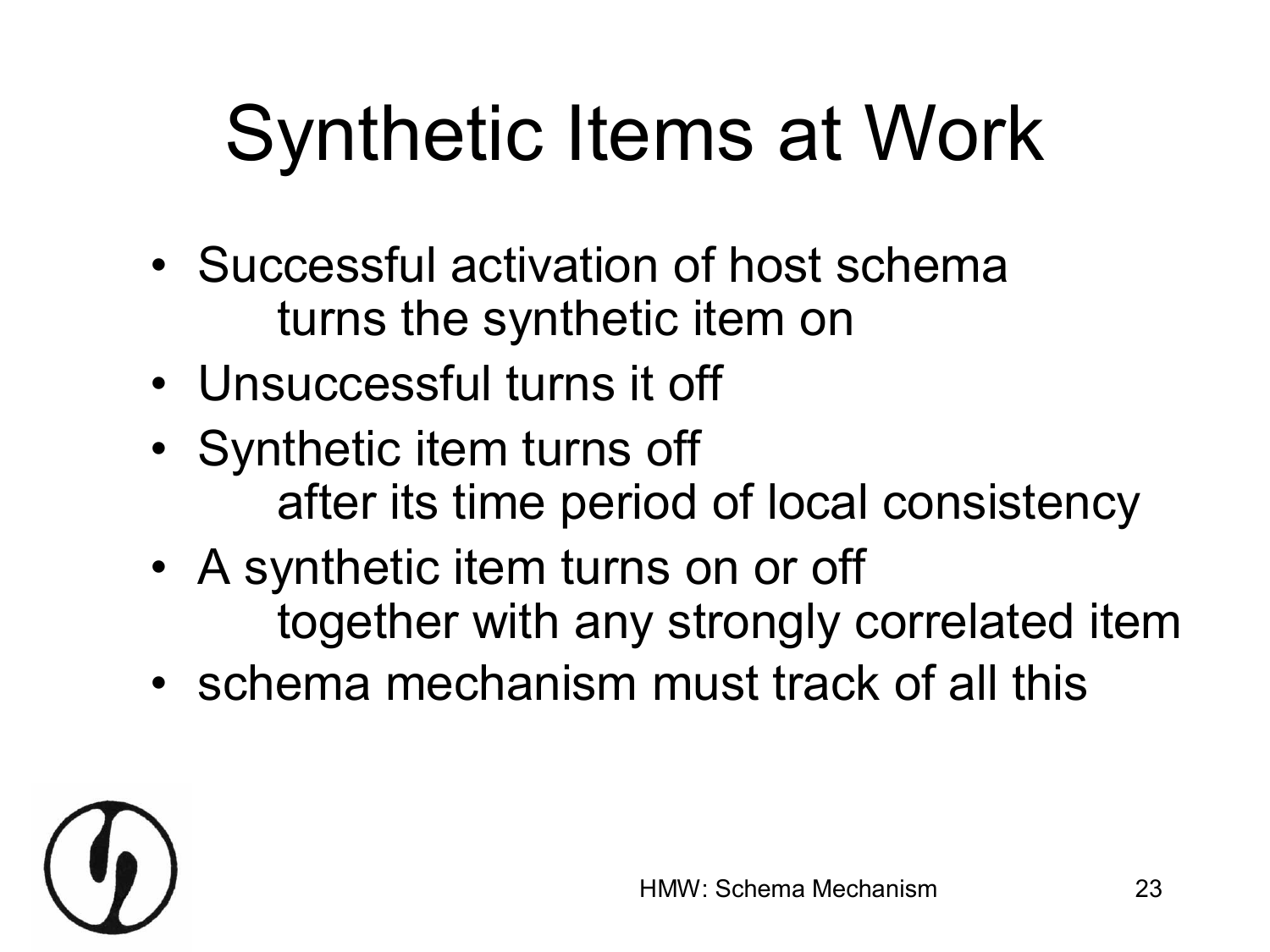# Readings

- Drescher, G. L. 1991. Made-Up Minds: A *Constructivist Approach to Artificial Intelligence*. Cambridge, MA: MIT Press.
- Drescher, G. L. 1998. Learning from Experience Without Prior Knowledge in a Complicated World. In *Proceedings of the AAAI Symposium on Parallel Models*. : AAAI Press.
- Franklin, S. 1995. *Artificial Minds*. Cambridge MA: MIT Press